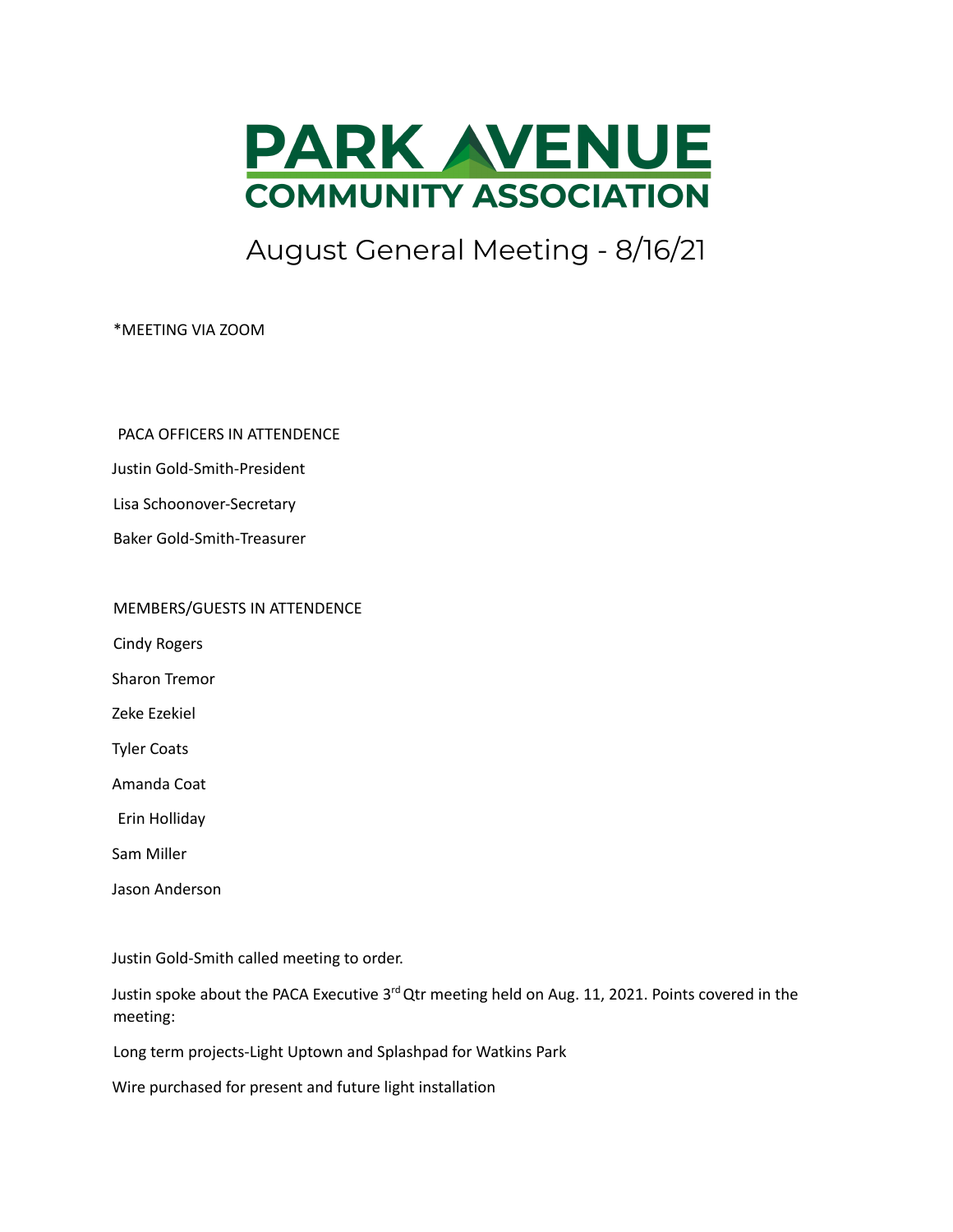PACA bank balance-17060 with 745.00 undeposited

Bi-annual audit coming up in September

Light Uptown fundraiser scheduled for Nov. 14, 2021 at The Vapors

PACA membership-42 active members/35 inactive or expired members Cindy Rogers updated us on The Giving Tree Grant. She has submitted the grant for consideration by the committee. She asked for 20K dollars to purchase aquatic water features for the proposed splashpad for David Watkins Park. No date on grant approval or denial.

Briana Moore continues to work on a grant for a sunshade for David Watkins Park.

HS Rotary Club award of 1000.00 to be used in calendar year of 2021. Possible uses could be for a gazebo, benches, picnic tables.

HS City updates-Erin Holliday…

2022Board Goals

- 1. Gulpha Basin-sewer improvements
- 2. Majestic Continuation
- 3. Update City Codes
- 4. Parking
- 5. Unfunded Capital Improvements
- 6. Public Safety

Denny McPhate has been promoted to Deputy City Manager

The city has recorded another strong month of sales tax revenues in May, with an increase of 14.10% over 2020, bringing the year-to-date increase to 17.28%.

Declaring Juneteenth Day a City of HS official holiday

Ordinance Amending Ordinance No. 6324 Regarding Attendance Of Board Members By Electronic Means – Governor issued public health emergency

On the agenda for August 17 HS City Directors meeting:

Valley street Bicycle Pump Track: Velocity Park

Considering a contract for Roadway Data Collection and Fleet Management: notable, will monitor real time road conditions to assist in street repair

Consider approving one full-time employee for the planning dept – specific to STRs

Consider allocating \$100k to parking consultation. Need more data due to projected projects of Majestic Amphitheatre, Aloft Hotel, Springs Hotel.